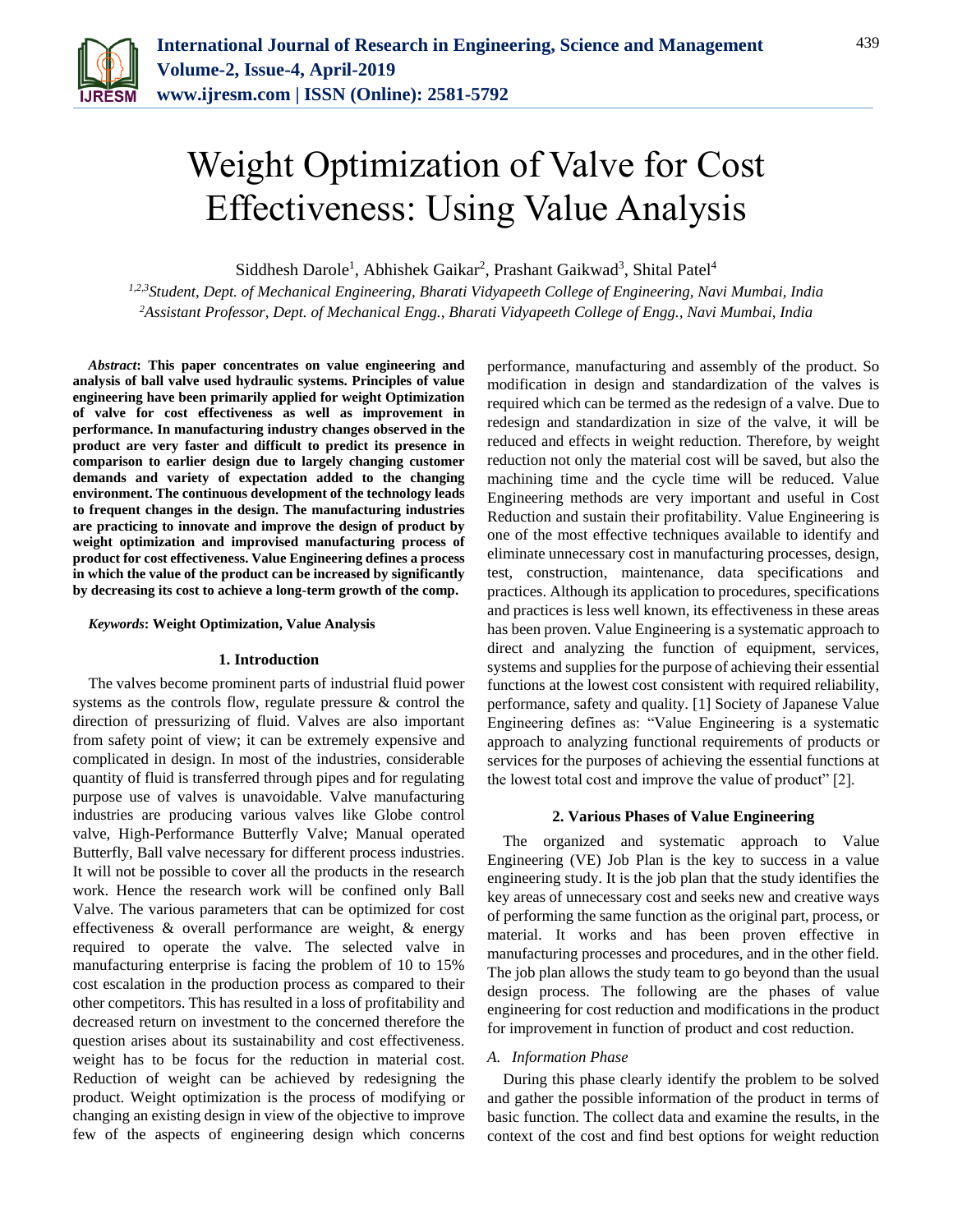

and improvement in the value of the product.

## *B. Function Analysis Phase*

In this phase, Product is defined in terms of functional performance and expectation. These functions are co-related with costs and their worth. Define a function with only 2 words: a verb and a noun.

## *C. Creative Phase*

The purpose of this phase is to create possible alternative ways to provide the best way of weight optimisation and cost reduction for improvement in function and maintain the desired quality of the product. A Brainstorming is technique is used for this type of analysis

## *D. Evaluation Phase*

The objective of the evaluation phase of the value engineering job plan is to thoroughly analyse the results produced in the creativity phase by reviewing the various alternatives to select the best idea for improvement in the value. All the ideas generated in creative phase were screened to identify and eliminate duplicate ideas. The remaining ideas were ranked by the team and ideas with the highest rank were shortlisted and taken up for further evaluation.

## *E. Development Phase*

In this phase, as per the final recommendations for modification in product and development for cost reduction ideas are implemented. Testing is conducted as per standard on modified product for verification of product preformation.

# *F. Presentation Phase*

It gives the best alternative method to those who have the authority for modification in design, explaining the basic ideas recommendation for cost reduction and improvement in the product value also prepared the proposal of value engineering for implantation of alternative methods.

# *G. Implementation Phase*

As per approved recommendation is design and manufacturing process of product, design team and production manager is held responsible for implementing the changes. Take the follow-up that the changes are completely applied.

## **3. A Case Study**

A case study is carried out in a well-known valve is known industry in recent times reveals requirement of improvement in valves. As per the data provided by the industry & comparative study with other valve manufacturing industries the reductions of the cost is required for the sustainability of the market. The detailed study of various parameters has been done which reveals the weight as the most significant parameter to be focus. So focussing on the weight optimization of the valve. Valves are integral components in piping systems and use for the various purposes. It is used as the prime device for controlling the flow, pressure and direction of the fluid flow. In engineering and chemical industries there are 20-40% piping installed for fluid handling. The identified industry has a clear and precise mission to achieve the highest level of excellence that will keep getting better and better and eventuate into a benchmark of the industry.

## *A. Methodology*

A.Gather information of product: It is observed from the initial data that the overall cost of the valve is more as compared to the competitors due to Weight of the existing valve is more which affects the overall cost. Its effect on profitability and decreased return on investment to the concerned therefore the question arises about its sustainability and cost-effectiveness. The manufacturing process of a valve is as per conventional Job work. There is no defined cycle time for the process. The Proper approach of Value Engineering is not followed. Overall costs of valve mainly depend on three factors. The first factor is the weight of valve body; Generally, Ball valves are manufactured by casting method.

Ball valve Body Contributes considerable amount of weight in assembly (about 30% to 40% of the total weight). So for optimization of ball valve body, it is necessary to get the tensile stress pattern of the body, which is possible by using Finite Element Analysis. Second, operating torque valve by reducing operating torque proper selection of actuator.



Fig. 1. Sectional view of two-piece ball valve



Fig. 2. Chart 1-Pie charts showing the various parts cost of ball valve

If the ball valve required more torque then required minimum torque during its operation, manual handling will be very tough. To reduce the manual effort and eliminate the use of an external device which is also affecting the selection of actuator it will affect the reduction of cost of the actuator. Third-factor manufacturing cost of the valve by reducing cycle time manufacturing process of a ball valve for defined the cycle time of assembly. By proper optimizing these factors we can reduce overall cost of the ball valve and profitability will increase as